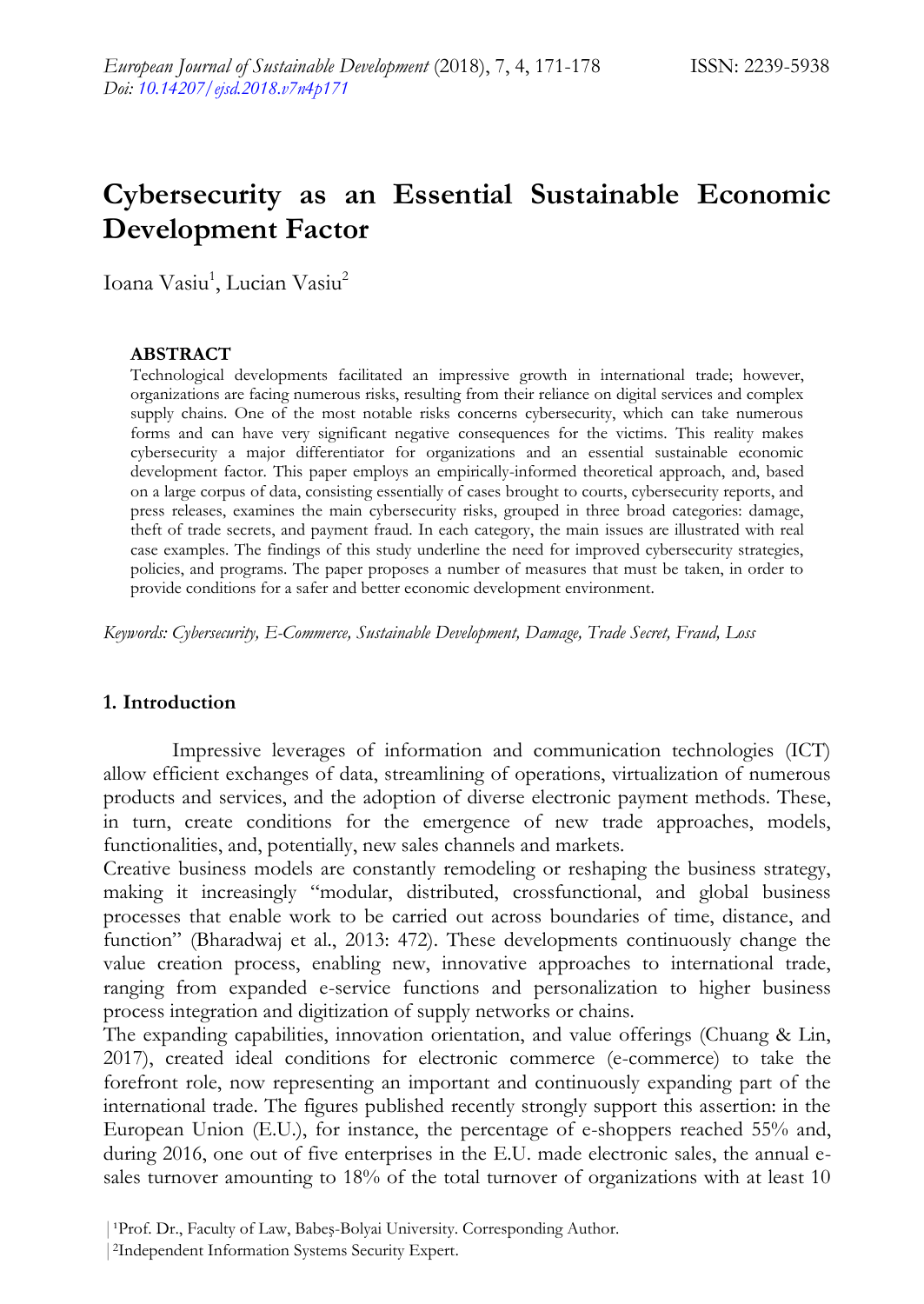employees (European Commission, 2017). In the United States (U.S.), the retail ecommerce sales for the first quarter of 2017 amounted to \$105.7 billion (U.S. Census Bureau, 2017). Worldwide-figures are even more impressive, business-to-consumer (B2C) sales reaching close to \$2.3 trillion (eMarketer, 2017), while according to estimates by the United Nations Conference on Trade and Development (UNCTAD, 2016), between 2013 and 2015 the value of online trade accelerated upwards, from \$16 trillion to \$25.3 trillion.

Clearly, e-commerce, by allowing the broadening or diversification of exports, fosters inclusion, facilitates access by micro, small and medium enterprises (MSMEs) to the international trade (OECD/WTO, 2017), and has the potential to act as a major economic development component. In fulfilling this potential, e-commerce could play an important role in validating United Nations' 2030 Sustainable Development Goals (SDGs) approach, according to which the international trade "is an engine for inclusive economic growth and poverty reduction, and contributes to the promotion of sustainable development." (U.N. General Assembly, 2015). However, to make this tremendous promises come to fruition, the role played by ICT and the potential risks associated could be very well understood and effectively managed.

The ICT role with respect to development (ICT4D) is commonly discussed along ecological, social, and economic dimensions (Hilty & Hercheui, 2010). This paper takes a different approach, and discusses cybersecurity challenges that could negatively impact ecommerce and, by consequence, the sustainable economic development. The paper aims to provide an understanding of the main cybersecurity risks, identify their actual or potential effects, and outline the main aspects that should be considered, from a prevention and recovery perspective.

Specifically, based on a large corpus of data, consisting of cases brought to courts, cybersecurity reports, and official press releases, this paper outlines some of the main cybersecurity risks faced by e-commerce organizations: damage, trade secret theft, and payment fraud, all presenting a global dimension or reach. In each category, the main issues are illustrated with real case examples, then the implications of this study are presented.

# **2. Cybersecurity Risks**

There are numerous risks that organizations engaged in e-commerce face, such as financial, legal, supply chain, safety, and security. The security risk presents several components or dimensions, one of the most concerning is the cybersecurity risk.

The high level of inter-connectivity, which characterizes modern society and the international trade, has opened many avenues for cyber attacks, rendering cybersecurity an issue of major concern for all organizations (World Economic Forum, 2018; Günther, 2017; Baesens et al., 2014). Even though, in recent years, there were notable advances in the understanding and mitigation of cyber risks, as empirical data shows, the number of incidents augmented and continued to grow in sophistication, becoming more thorough and inflicting often major losses (IDG, 2017). Through advanced tools, tactics and procedures (TTP), such as SQL injection; malware infection; advertisement click fraud; business e-mail compromise (BEC); and exploitation of zero-day vulnerabilities, used in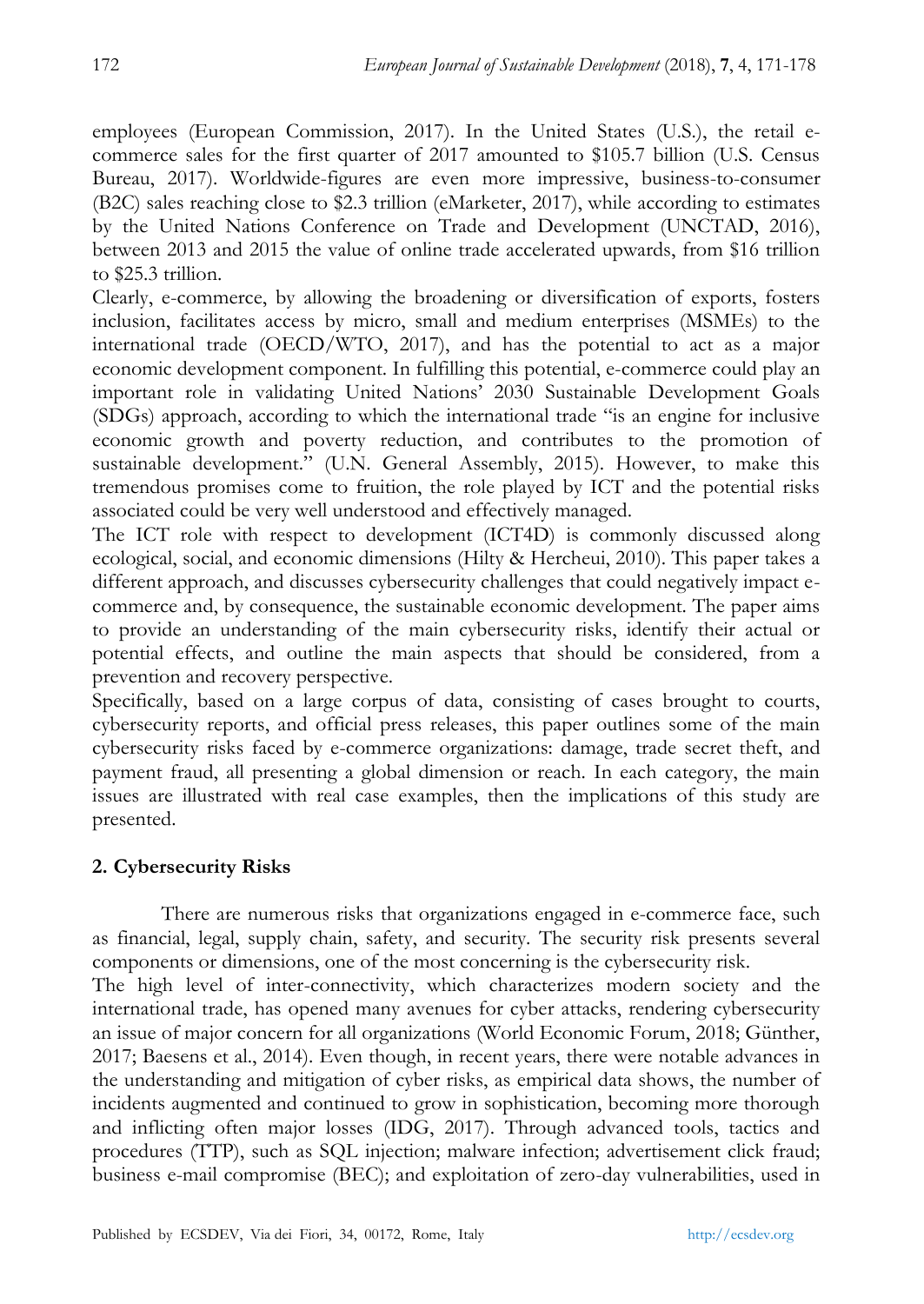watering hole attacks, cyber criminals pose major threats to organizations and citizens.

Cyber incidents have the potential to very negatively affect organizations' activity, economic development, and users' privacy and other fundamental rights. With that in mind, it comes as no surprise that cybersecurity, according to a recent survey of IT Leaders' Personally Most Important/Worrisome IT Management Issues, is now the number one concern for managers (Kappelman et al., 2017), consequently regarded as critical to all e-commerce organizations (Rothrock, Kaplan & Van Der Oord, 2018).

In order to outline the complexity and magnitude of the problem, the next subsections discuss some of the most important facets of cybersecurity risk, underlining essential aspects, such as victimization and incidence, losses involved, and consequences for victims.

# **2.1 Damage**

Computer data is essential for the proper functioning of organizations. Successful damage or impairment attacks can negatively impact the integrity and availability of data and/or information systems. Whether in the form of impairment, sabotage, subversion, or intrusion, these attacks can inflict direct and proximate harm on a significant scale. This fact is reflected in a recent survey of business continuity professionals from 80 countries, which identified "cyber attacks" as the fourth most significant cause of business disruption, while "data breach" was ranked the ninth most important source of disruption (Business Continuity Institute, 2017).

While the intent and motive that drive damage attacks vary significantly, often the motivation is represented by revenge or retaliation (Vasiu & Vasiu, 2014). Such malicious acts or actions, nevertheless, can have behind hacktivism, the perpetration of other crimes, usually to derive profit, or the attempt to cover, render untraceable or unrecoverable incriminating evidence of previously perpetrated offenses (Vasiu & Vasiu, 2014).

The examination of cases in this category revealed the prevalence of attacks aiming to hinder data availability (Vasiu & Vasiu, 2014). However, the survey of cases also uncovered a significant number of attacks where system resources were exhausted or data was corrupted, with certain notable instances of disk-wiping malware usage (Symantec Corporation, 2017).

Major cybersecurity incidents, such as, for instance, the ones occurred at Target, Equifax, Yahoo!, or Home Depot, can result in exposure of personally identifiable information (PII) of many millions of consumers, including dates of birth, cell phone numbers, zip codes, or method of payment details, some posted subsequently on the Darkweb, for sale (In Re Equifax, 2018; In Re Yahoo!, 2018).

Recent cases show that insider sabotage, which can result in unavailable services or servers, or loss of connectivity to certain data centers (United States v. Brown, 2018; United States v. Shahulhameed, 2018), or infiltration of organizations, through malware implants into the supply chain, is on the increase (Symantec Corporation, 2017).

An important subcategory here is represented by the Distributed Denial of Service (DDoS) attacks. These attacks, often difficult to block, send requests which aim to overwhelm the victim's system, exhausting resources and rendering it inaccessible or incapable to properly respond to legitimate requests. Even more difficult to counteract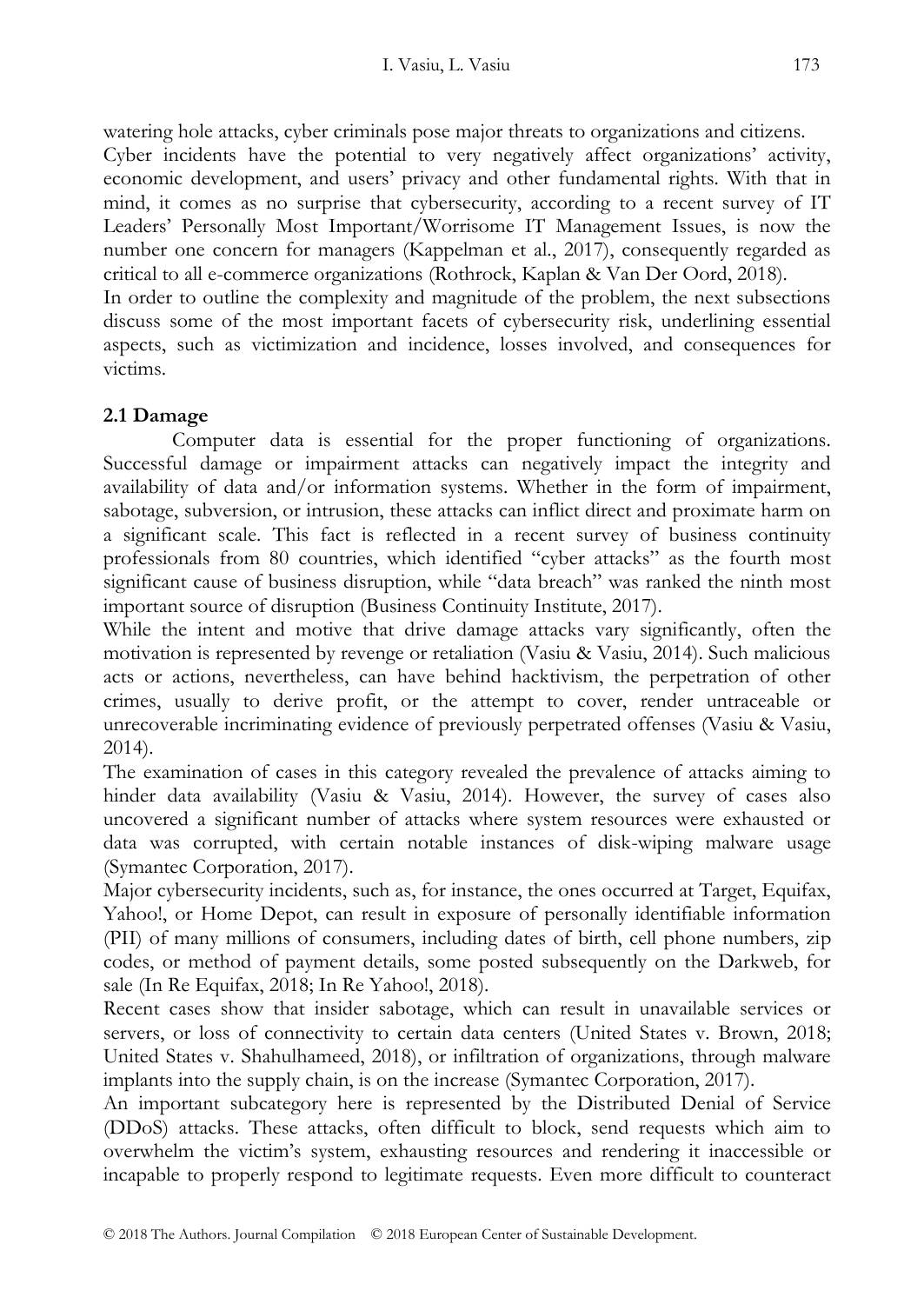are the DDoS attacks that employ simultaneously multiple attack vectors (for example, the Operation Ababil, which employed three attack strategies).

To maximize the impact on victim's system, perpetrators often employ botnets, which can consist of millions of computers. For instance, the Sirefef botnet (aka ZeroAccess), contained about 2 million infected computers, with over 800,000 active on any given day (Microsoft, 2013). Another recent prominent example is Mirai, made up of numerous Internet of Things (IoT) devices, used in several major DDoS attacks (Symantec Corporation, 2017).

More and more concerning are the DDoS-for-hire attacks, advertised in criminal forums and available on dark webmarkets. These attacks are often carried out via cybercrime tools, especially botnets, phishing, or spear-phishing emails, false websites, and deceptive telephone numbers. The aim of such attacks is to infect victim's systems with malicious code, to remotely control victims' computers and capture victims' keystrokes (United States v. Yücel, 2015), or to make the affected systems part of botnets; to steal confidential information or property from victims; to misappropriate intellectual property; or to undertake other types of activity, that aims to harm the victims (Microsoft Corporation v. Does 1-8, 2015; United States v. Panin, 2013). Spam botnetsfor-hire, such as Necurs, for example, allowed ransomware groups to launch massive email campaigns (Symantec Corporation, 2017).

# **2.2 Theft of Trade Secrets**

In today's economy, information and know-how, usually the result of very significant research and development investments, creativity, and initiatives, are often essential factors in the development and preservation of competitive advantages.

Trade secret protection broadly encompasses the following categories: technical data; confidential business information, including clients' contact information, pricing information, prior purchase history, product preferences and habits; and know-how. The theft of trade secrets is wide-spread, overall, according to estimates, the theft of trade secrets costs up to \$300 billion per year (Almeling et al., 2010).

Misappropriation of trade secrets can take the form of economic espionage, which benefits a foreign state or instrumentality, and theft for pecuniary gain, which benefits an individual or an organization (Vasiu & Vasiu, 2017). This threat come from numerous sources, such as current or former employees, competitors, clients, suppliers, and hackers (Vasiu & Vasiu, 2017).

As numerous cases demonstrate, insiders pose a significant concern in this regard. In United States v. Pani (2013), for instance, the defendant, already working for a competitor of the victim company, downloaded files containing top secret information, valued at about \$1 billion. In another high profile case (United States v. Aleynikov, 2010), the defendant, close to the end of his employment with the victim company, misappropriated computer source code valued at \$500 million.

The theft of trade secrets affects all major economic sectors, and can result in very significant economic and other harm to the owner of the trade secret, as well as to others. Successful or attempted trade secret theft may result in loss of sales, costs for internal investigation, negotiating settlements, prosecution and litigation, and higher disbursement for security measures. In United States v. Sinovel (2015), for instance, the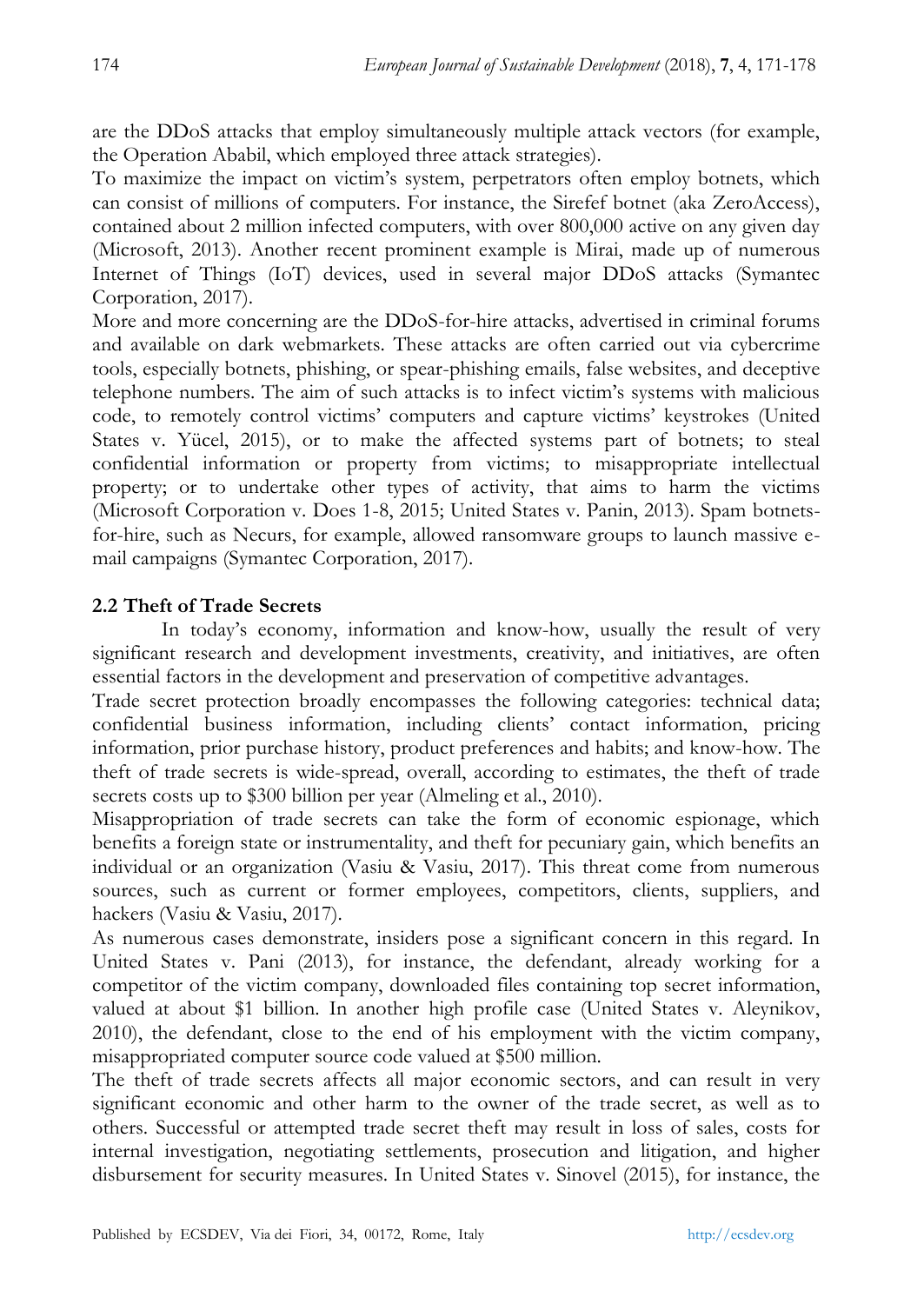defendant misappropriated source code from the victim company, then used it in the operation of wind turbines. As consequences of the trade secret theft, victim's annual turnover fell by 75%, the stock price dropped by 90% and it was forced to reduce its workforce by 70% (Vasiu & Vasiu, 2017).

# **2.3 Payment Fraud**

"The main category of proceeds-generating crime on the Internet – as in the real world – is fraud, that is, the intentional deception causing loss of property to another person for economic gain." (Council of Europe, 2012: 21). Financial gain is by far the most powerful motivation behind payment frauds, however, these offenses can also be encountered as hacktivism (Vasiu & Vasiu, 2014).

Financial losses, due to cyber heist or fraud, can be massive, and can affect organizations from all industries, particularly the banking sector. For instance, the Carbanak group, targeted hundreds of banks, in several countries, the total amount stolen being estimated at \$1 billion (Symantec Corporation, 2017). The Banswift group, by exploiting weaknesses in bank's security, infiltrated the network and obtained transaction credentials, managing to steal \$81 million from Bangladesh's central bank (Symantec Corporation, 2017). In another recent major case, roughly 500,000 computers were infected globally with malware, conceived to obtain victims' sensitive banking credentials, with a view to conduct fraudulent wire transfers (U.S. Department of Justice, 2016).

The U.S. Federal Reserve (2017) payments study supplement reveals an accelerated use of credit cards. This payment method, however, is very vulnerable to a variety of frauds (Vasiu & Vasiu, 2015). Moreover, the criminal proceeds in credit card fraud cases can be very large (Federal Trade Commission, 2018), with massive actual or potential losses of many millions of dollars. This aspect is very concerning, as a high level of credit card fraud can negatively impact consumers trust.

There are scores of cases in which massive credit card details were obtained illegally. In United States v. Watt (2010), for example, the conspirators have stolen the details of 40 million credit cards; the Target data breach resulted in 40 million customers' credit card details stolen and made available on the web (Internet Society, 2016); in United States v. Miralles (2013), the defendant downloaded from the Internet 26,418 stolen credit card numbers.

These cases often present trans-border aspects. In United States v. Ivanov (2001), for example, the perpetrator hacked from a remote jurisdiction into the computer system of an e-commerce firm and obtained credit card numbers and merchant account numbers. Even more concerning are the global cybercriminal enterprise cases. The highly anonymized underground market (Darknet) is host to "hidden services", such as underground forums and criminal marketplaces. A number of cases show perpetrators trading card numbers through dedicated sites. The Infraud Organization, for example, engaged in the dissemination of stolen identities, credit cards numbers, and other financial data, inflicted approximately \$2.2 billion in intended losses, and more than \$530 million in actual losses (U.S. Department of Justice, 2018).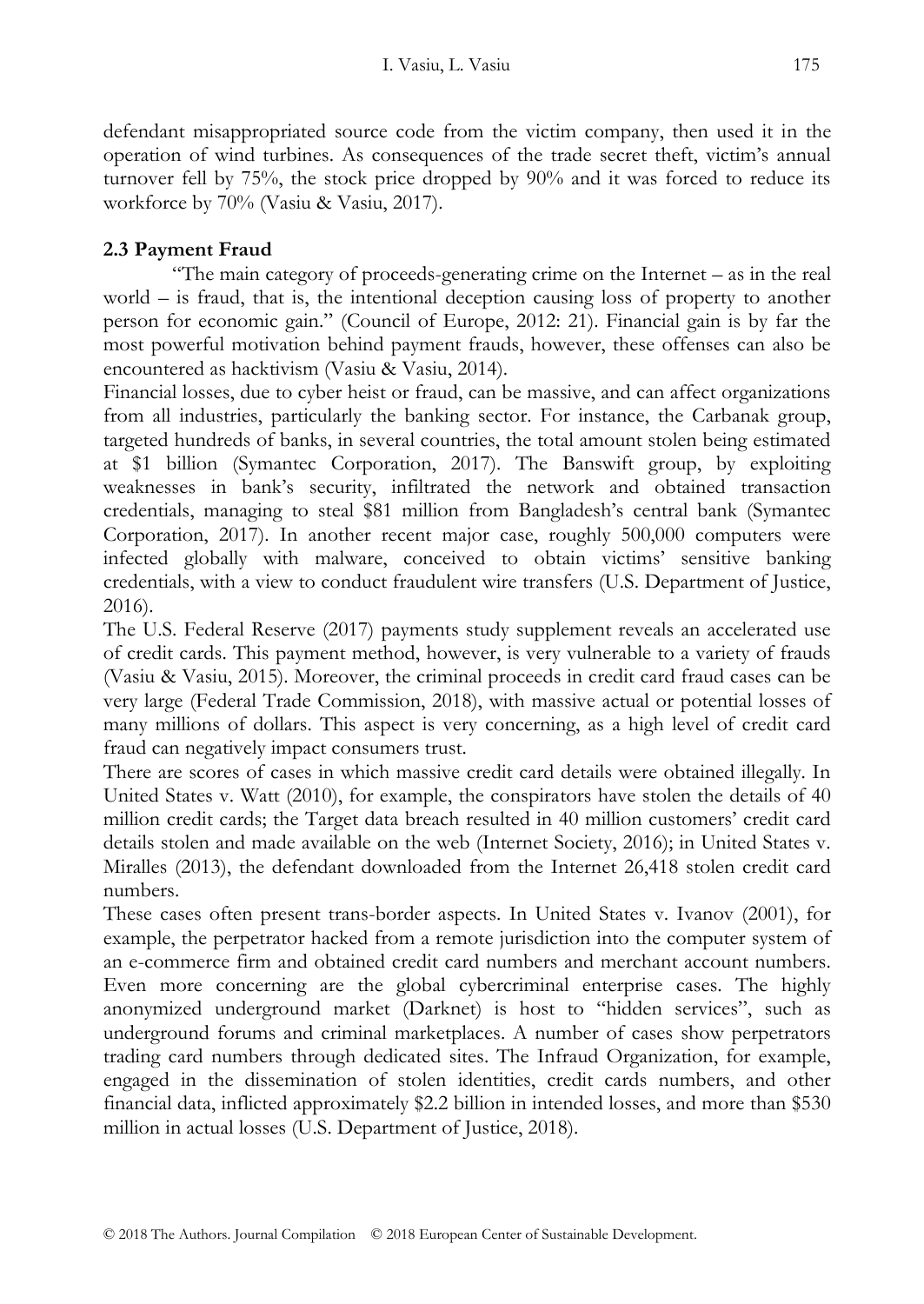### **3. Implications for Organizations**

The most obvious results of cybersecurity incidents are financial losses, however, cyber incidents can also result in costly recovery or remediation and, in certain cases, litigation; serious harm to consumers' privacy, resulting in potential fines, imposed on the basis of regulations, such as the General Data Protection Regulation (GDPR), which can amount to 20 million euros or 4% percent of an organization's worldwide turnover; impaired organizational operational integrity, infringement of intellectual property rights, and bad reputation.

Cyber incidents can also very negatively affect "trust", a very important social capital indicator and an determining factor of economic growth (Hamilton, 2006). As Oliveira et al. (2017: 161) explain, "firm characteristics (reputation and brand recognition), lack of integrity, privacy and security and likability (website infrastructure), and interactions (service quality and customer satisfaction), are the major sources of trust that influence the three dimensions of consumer trust, namely: competence, integrity and benevolence; which explains that overall trust has a direct effect on intention to purchase online."

The causes of cybersecurity incidents, as made clearly in the previous section, are numerous, multifaceted, and, often, intricated. Successful cyber attacks are usually the result of various problems, such as software vulnerabilities, poor authentication, exploitation of trust mechanisms, insufficient awareness of cybersecurity risks, or administrative errors.

The ability to manage the cybersecurity risk is essential for organizations' success. In order to effectively be part of the solution to cyber risks, it is imperative that organizations make extensive vulnerability or weakness analysis mandatory (Savaglia & Wang, 2017). Cybersecurity measures must commensurate with the level of risks identified. Risk assessment should identify essential data and functions, as well and their importance to the organization, paying particular attention to high-value assets.

In designing responses to the cybersecurity risks, organizations must address factors such as vulnerability assessments; threat level; human aspects; and physical environment security. Cybersecurity should comprise technical, operational, and administrative controls. These controls must include clear policies and procedures regarding the protection of and access to valuable data, activity logging, and restoring of the normal state or functioning of systems after cyber incidents; software updating; encryption of data at rest and in transit; behavior analytic systems; periodic evaluation of access lists and rights, and of incident response and recovery plans; confidentiality agreements; adequate training and awareness programs regarding the cybersecurity risks, for all those in charge of protecting the data and systems; adequate contracts with all ICT suppliers. The effectiveness of controls in place must be reassessed regularly, with respect to the identified risks.

# **Conclusion**

The adoption of ICT is changing virtually every aspects of our lives. ICT and connectivity can drive up productivity, innovation, and growth in the international trade, hence significantly contributing to the achievement of the United Nations' 2030 SDGs.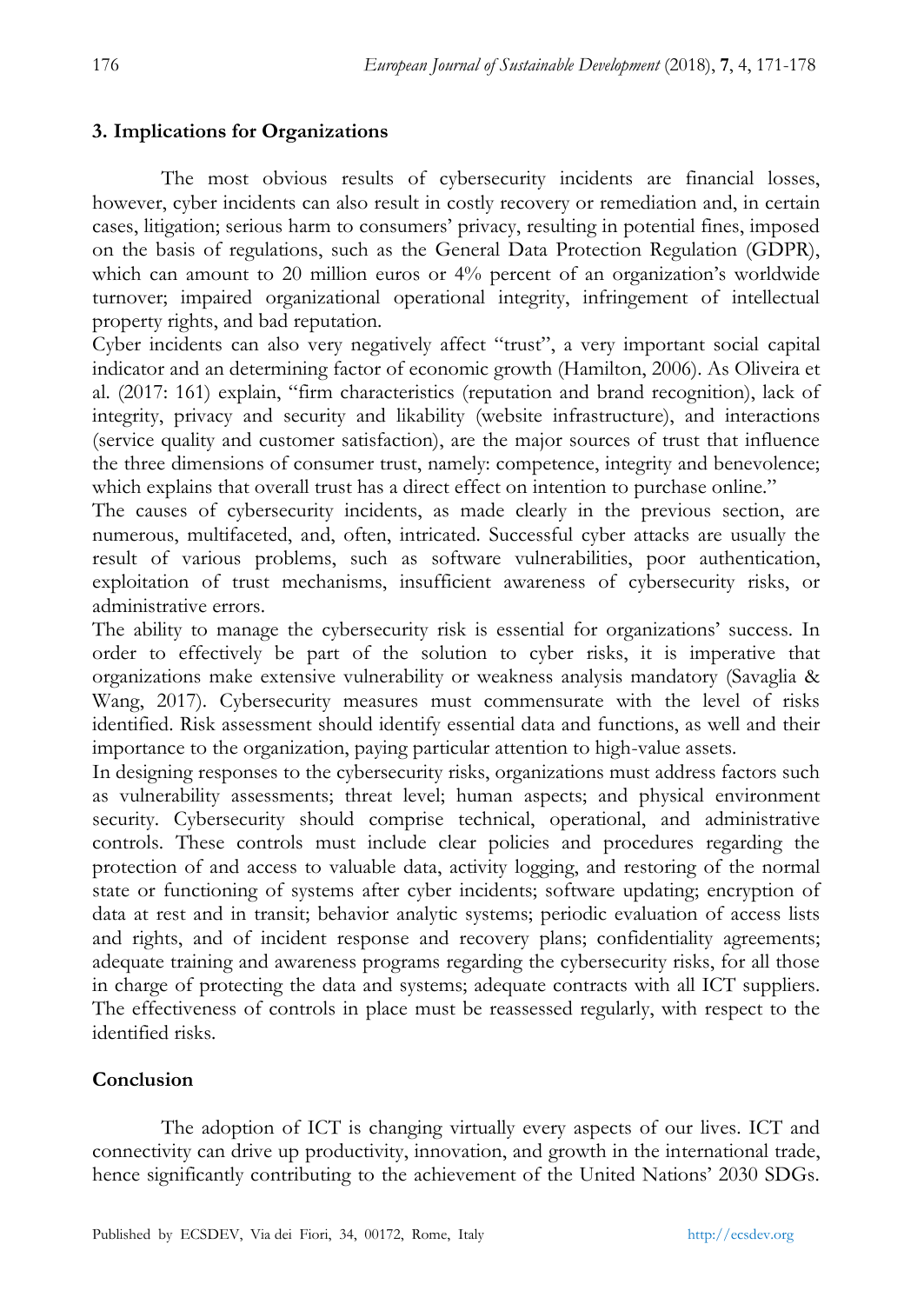However, these benefits come at a cost, namely the cybersecurity risk.

Organizations face numerous types of cybersecurity incidents. This paper outlined some of the main cybersecurity risks faced by e-commerce organizations. Cyber attacks can very negatively impact the fundamental security attributes of integrity, availability, and confidentiality, resulting in disrupted or delayed services or activities, financial loss, and overall distrust in electronic transactions. Cyber attacks continue to evolve and, in order to keep data and systems in a protected state, significant and effective measure must be taken.

Measures that aim to control the cybersecurity risk are not just of a technical nature. Legal, regulatory, and organizational measures must also be considered, in order to have a truly effective approach. These measures must include adequate laws; mandatory legal or industry standards; awareness-raising programs and public service announcements; skills development programs; dissemination of best practices; establishment of specialized agencies; and effective forms of international law enforcement cooperation.

#### **References**

- Almeling, D.S., Snyder, S.W., Sapoznikow, M., McCollum, W.E., & Weader, J. (2010). A Statistical Analysis of Trade Secret Litigation in Federal Courts. *Gonzaga Law Rewiew, 45*, 291-334.
- Baesens, B., Bapna, R., Marsden, J.R., Vanthienen, J., & Zhao, J.L. (2014). Transformational issues of big data and analytics in networked business. *MIS Quarterly, 38 (2)*, 629–632.
- Bharadwaj, A., El Sawy, O.A., Pavlou, P. A., & Venkatraman, N. (2013). Introduction: Digital Business Strategy. *MIS Quarterly, 37(2)*, 471-482.
- Business Continuity Institute (2017). Horizon Scan Report 2017.
- Chuang, S.-H. & Lin, H.-N. (2017). Performance implications of information-value offering in e-service systems: Examining the resource-based perspective and innovation strategy. *Journal of Strategic Information Systems, 26,* 22–38.
- Council of Europe (2012). Criminal money flows on the Internet: methods, trends and multi-stakeholder counteraction, *MONEYVAL 6*.
- eMarketer (2017). Worldwide Retail and Ecommerce Sales: eMarketer's Estimates for 2016–2021. Retrieved from https://www.emarketer.com/Report/Worldwide-Retail-Ecommerce-Sales-eMarketers-Estimates-20162021/2002090
- European Commission (2017). E-commerce Statistics. Retrieved from http://ec.europa.eu/eurostat/statistics-explained/index.php/E-commerce\_statistics
- Federal Trade Commission (2018). Consumer Sentinel Network Data Book 2017.
- Günther, W.A. (2017). Debating big data: A literature review on realizing value from big data. *Journal of Strategic Information Systems, 26*, 191–209.
- Hamilton, K. (2006). Where is the wealth of nations?: Measuring capital for the 21st century. World Bank Publications.
- Hilty, L.M., & Hercheui, M.D. (2010). ICT and sustainable development. In What kind of information society? Governance, virtuality, surveillance, sustainability, resilience (pp. 227-235). Springer, Berlin, Heidelberg.
- IDG (2017). 2017 U.S. State of Cybercrime.
- In Re Equifax, Inc., Customer Data Security Breach Litigation, MDL No. 2800 (Judicial Panel Mar. 20, 2018).
- In Re Yahoo! Inc. Customer Data Security Breach Litigation, No. 16-MD-02752-LHK (N.D. Cal. Mar. 9, 2018).
- Internet Society (2016). Global Internet Report 2016.
- Kappelman, L., Nguyen, Q., McLean, E., Maurer, C., Johnson, V., Snyder, M., and Torres, R. (2017). The 2016 SIM IT Issues and Trends Study. *MIS Quarterly Executive, 16:1*, 47-80.
- Microsoft Corporation v. Does 1-8, Civil No. 1: 14-cv-811 (E.D. Va. Aug. 17, 2015).